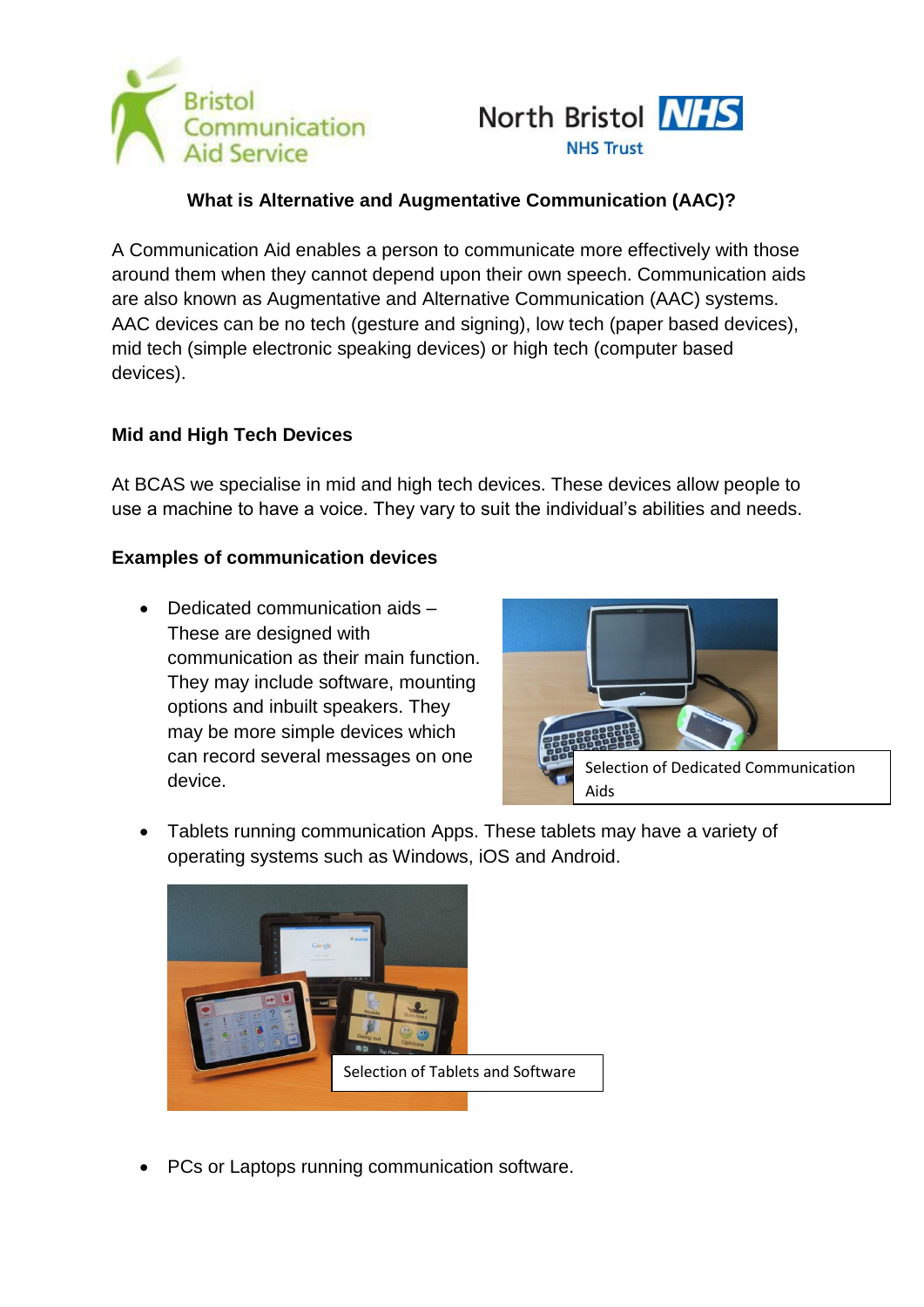



 Multi functioning devices – Many of the above aids may also enable access to the internet, access to email, storage of photos, videos and music, send and receive texts or control a wheelchair and household appliances such as the television.

There are also a number of ways an individual might access a device depending on their abilities.

## **Examples of Access Methods**

- Direct access typing on a keyboard, using a touch screen or using a head pointer
- Switch operated A button is used to control the device, for example by scanning through a keyboard or list of vocabulary
- Eye Gaze A specialist camera allows an individual to control a computer with their eyes.



## **Symbols, photo or Text based AAC.**

Communication Devices can be symbol, photo or text based and often combine all three.

**Symbol or Photo** based communication aids may be used by people who find it difficult to read and/or spell. This may be as a consequence of a stroke, a deteriorating neurological condition or a brain injury. Symbol based communication aids are also useful when working with children who have not yet developed, or have difficulty developing, literacy.



Symbols offer a visual representation of a word or idea. They are often very simple illustrations. There are a number of different symbol sets, such as Widgit Literacy Symbols, Picture Communication Symbols, Makaton Symbols and SymbolStix. The symbol sets follow a theme that makes it easier to understand. For example the same stick man is used throughout the set to represent different words and

meanings. Symbols can be put together to create sentences, or one symbol can